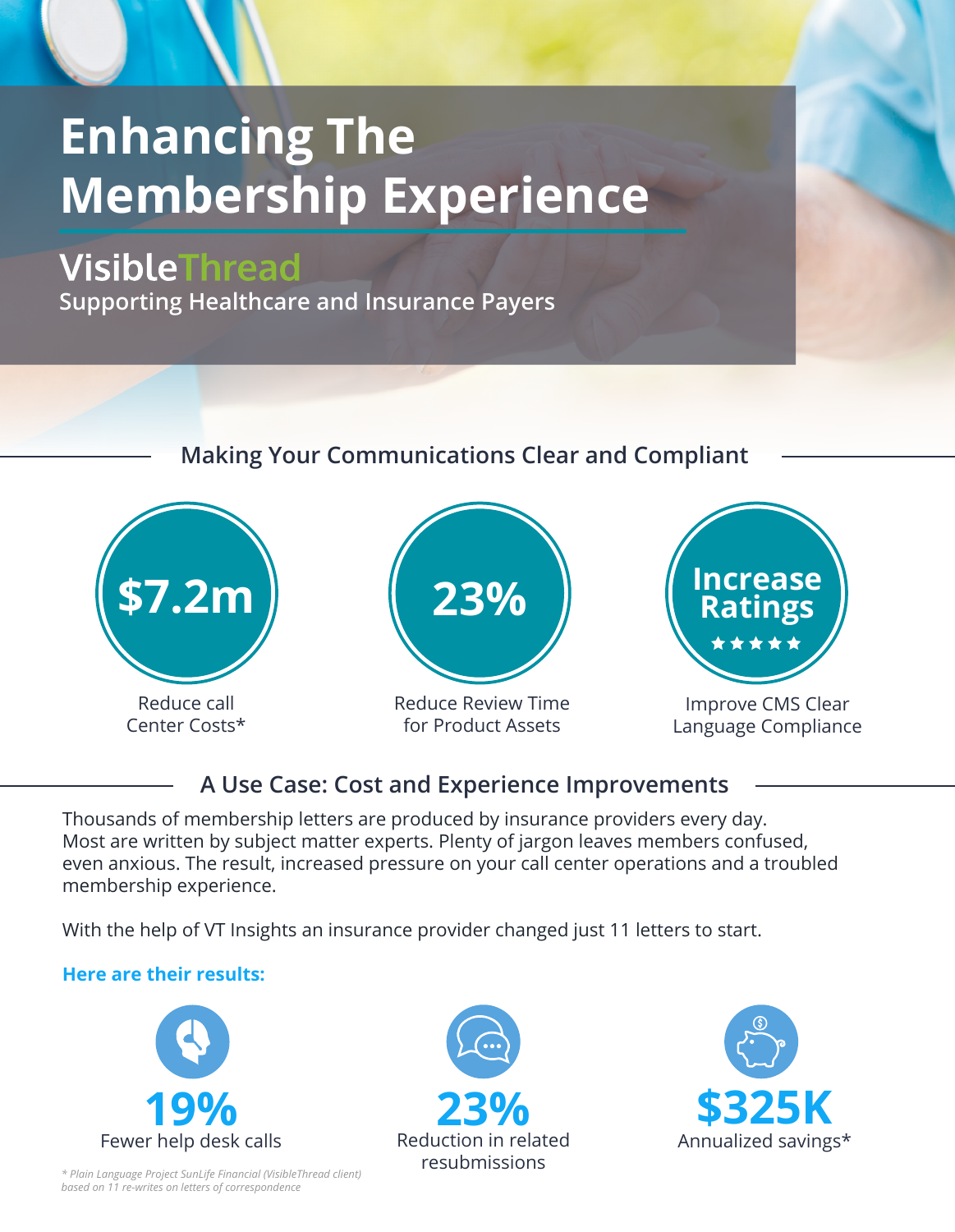# **VisibleThread – Improving Membership Communication**

|                                   | The four main elements of clear communication                                                                                              |
|-----------------------------------|--------------------------------------------------------------------------------------------------------------------------------------------|
| $\begin{bmatrix} 1 \end{bmatrix}$ | <b>Grade Level - The general population reads at grade level 8.</b><br>Writing to seniors will require a grade level of 6.                 |
| $\sqrt{2}$                        | <b>Readability -</b> This takes jargon, complexity and other measures into account.<br>Score 60 or higher for clear member communications. |
| 3 <sup>2</sup>                    | <b>Passive Voice -</b> Active voice is far more engaging and understandable.<br>Keep passive voice to 4% or less                           |
| $\boldsymbol{4}$                  | <b>Long Sentences -</b> Long, convoluted sentences make content harder to read.<br>Aim for 5% long sentence use.                           |

We took an extract of a standard membership letter sent to an employer. **Spot the difference before and after using the VT Insights Platform:** 

## **Before:**

| Long Sentences 50.00% | 50.00%<br>Passive Voice | 44/100<br>Readability | Grade Level       |
|-----------------------|-------------------------|-----------------------|-------------------|
| ≡<br>3 Sentences      | 3 Sentences             |                       |                   |
| <b>Learn More</b>     | Learn More              | Learn More            | <b>Learn More</b> |

You are now required by CMS to take the following action:

Now that you have learned that your plan is "not creditable," you have between September 15 and November 14, 2019 to communicate the status of your plan to all Part D-eligibles. This information is vitally important to your covered employees and retirees, as a delay in their enrolling into Medicare Part D will likely result in a higher premium.

CMS has developed a model notice that you may customize and use for this purpose. This notice can be found at <<link>>.

While you are not obligated to use this letter, there are very specific government directions about what must be included in any communication to Medicare-eligibles regarding their current prescription drug coverage.

These paragraphs have **123 words in total,** a readability score of **44** and a grade level of **12**. It comprises of **6 sentences**, 3 of which are long. The longest (flagged in pink) have **31 words each**. The sentence marked in blue has **28 words**.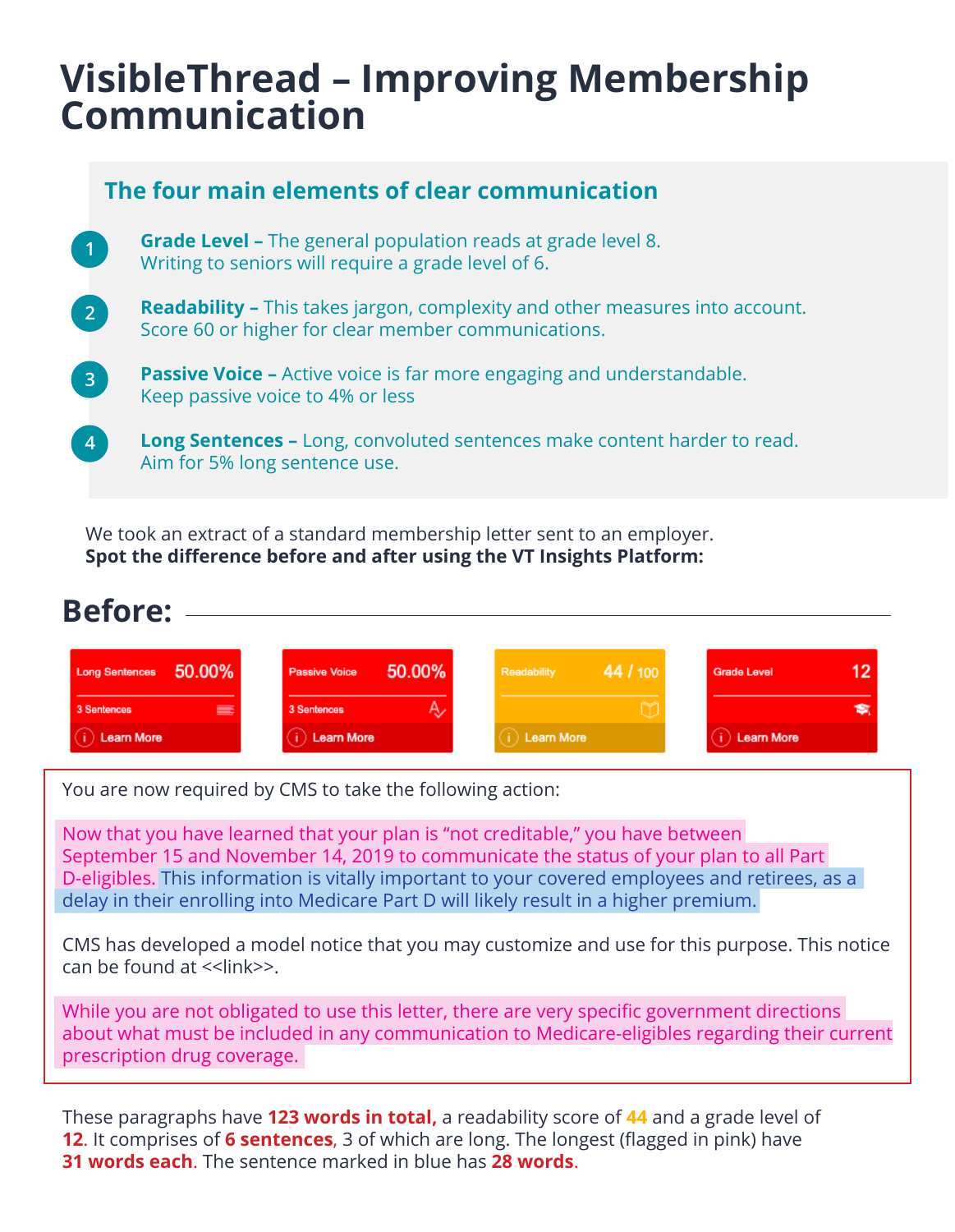

## **After:**

| $0.00\%$<br><b>Long Sentences</b> | $0.00\%$<br>Passive Voice | 56 / 100<br>Readability | 7.9<br>Grade Level |
|-----------------------------------|---------------------------|-------------------------|--------------------|
| 0 Sentences                       | Ą,<br>0 Sentences         |                         | ъ                  |
| Learn More                        | ) Learn More              | ) Learn More            | ) Learn More       |

CMS requires you to take the following action:

We outlined that your plan is "not creditable". Now, you have to take action between September 15 and November 14, 2019. You need to communicate the status of your plan to all Part D-eligibles. This information is very important to your covered employees and retirees. A delay in their enrolling into Medicare Part D will likely result in a higher premium.

CMS developed a model letter that you may customize and use. Find it here: <<link>>

You don't have to use this letter. Be aware though that there are specific government directions. These cover what information you must include in communications to Medicare-eligibles regarding their current prescription drug coverage.

Now we have **117 words in total**. The readability has improved to **56**, while grade level reduced to **7.9**. There are **no** long sentences.